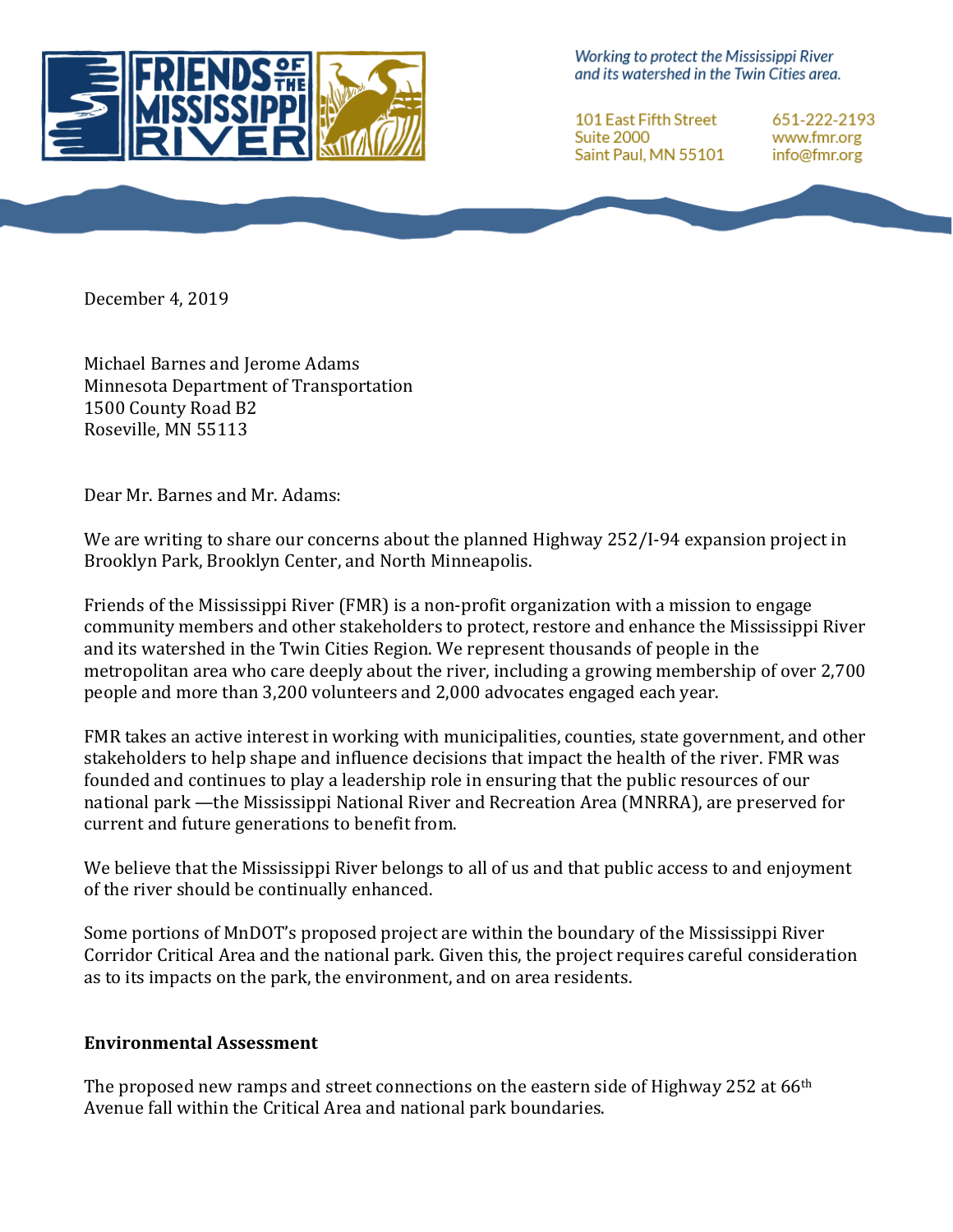Given this, a thorough environmental assessment is needed. The assessment should consider the proposed project's impacts on the Mississippi River and on the people, plants, and animals who depend on the river's health and vitality. Areas of study should include air quality, water quality and stormwater management, wildlife impacts, traffic noise, and views from the river. Strong mitigation strategies should be implemented for any negative impacts to the Mississippi River or the Critical Area.

MnDOT should also reconsider locating this interchange further north on Highway 252, where it would not be within the Critical Area and national park boundaries.

## **Bike and Pedestrian Accessibility**

The national park also offers important recreational opportunities. Any transportation infrastructure project within or near its boundaries should enhance safe bicycle and pedestrian access to the river and the Mississippi River Trail.

Important amenities include safe intersection crossings that prioritize cyclists and pedestrians, off-street paths, comprehensive wayfinding, enhanced river views, and rest areas.

## **High-Frequency Transit**

We also ask that high-frequency transit service, including bus rapid transit (BRT), be included in the project planning and construction.

High-quality transit is critical to combatting climate change. In addition, high-quality transit provides mobility and economic opportunity, which is especially critical in lower-income communities such as North Minneapolis and Brooklyn Center.

Upper Harbor Terminal, a major redevelopment site that does not currently have a transit service plan in place, could also be served by BRT on I-94. This would improve affordability and economic opportunity at Upper Harbor Terminal.

BRT on this segment of I-94 has already been studied and deemed as having high potential to provide mobility benefits to residents of color and a transit-reliant population, as well as access to forecasted development and employment growth.

To ignore this need is to ignore MnDOT's stated commitment to transportation equity. It does not make sense for MnDOT to proceed with this project without further consideration of improved transit on both Highway 252 and I-94.

Public infrastructure projects should advance access and equity for all members of the public, not just those who drive on highways. Area residents who rely on any and all modes of travel, a clean and healthy environment, and access to opportunity should always be considered.